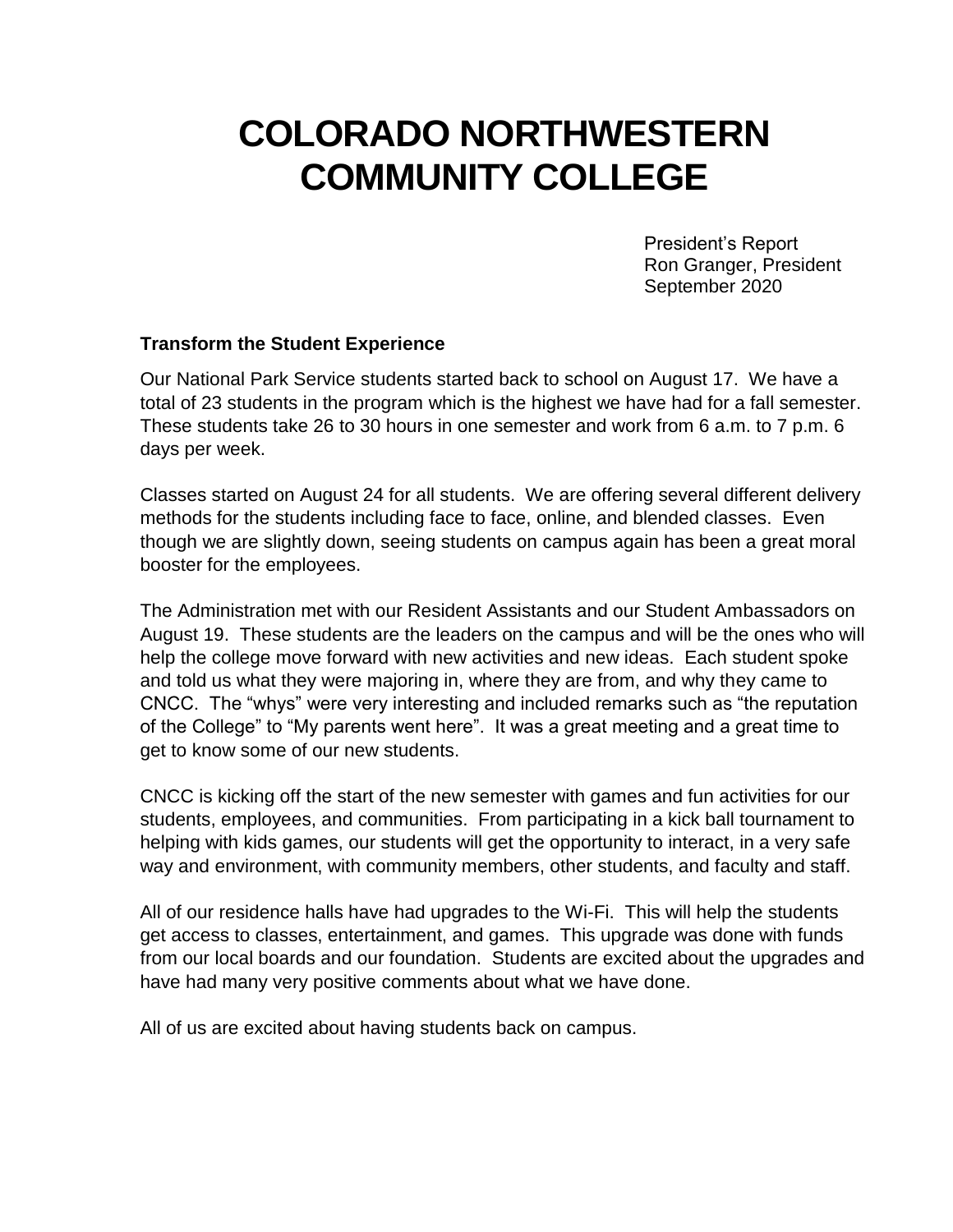# **Transform Our Own Workforce Experience**

Our faculty and staff went through many different trainings during our Convocation Week. Those trainings included mental health and wellness, working with the media, Diversity, Equity, and Inclusion, Loyalist training, program reviews, and program assessments.

We are also offering our faculty and staff online training in many areas including Title IX, FERPA, budgeting, travel requisition, being safe during the pandemic, accessibility, hiring procedures, D2L, and foundation. All of these trainings can be accessed online over the next few weeks.

Because we suspended face to face in March, we were not able to give out our faculty and staff awards in the spring. During Convocation we had the opportunity to give out these well-deserved awards. These awards go to our Full-Time Faculty of the Year, Part-Time Faculty of the Year, Classified Employee of the Year, APT Employee of the Year, Above and Beyond Award, and Spartan Spirit Award. We also gave an award for faculty members who were very innovative in getting classes moved to remote learning in the spring. Here is a list of those awardees.

Faculty of the Year Rangely Tiffany Douglas, Director DH Faculty of the Year Craig **Faculty** of the Year Craig **Jesse LaRose**, Math Adjunct of the Year Rangely Shannon Sullivan, Science Classified of the Year Craig **John Martinez, Maintenance** Spartan Conquer Award Tiffany Douglas, Director DH

Adjunct of the Year Craig **Dwaine Chesser, Mine Training** APT of the Year Craig **Jessica Wollman, Financial Aid/Website** APT of the Year Rangely Lindsey Blake, Director of Facilities Classified of the Year Rangely **Angie Kenney, Dental Hygiene Admin** Above and Beyond Award Nicholas Swails, History Rangely Spartan Spirit Award Craig **John Anderson, VP of Student Affairs** Spartan Spirit Award Rangely Sue Samaniego, Foundation Director Spartan Conquer Award Erica Yantzer, Director Nursing Spartan Conquer Award Sarah Ward, Science Rangely

We are reviving our Loyalist Training after it was set aside this last year. The book we are using for this provides information to our employees on being a better person, better employee, better leader, and helping others become better also. All employees either have a copy of the book provided by the college or have access to a book from another source. We look forward to working on this again.